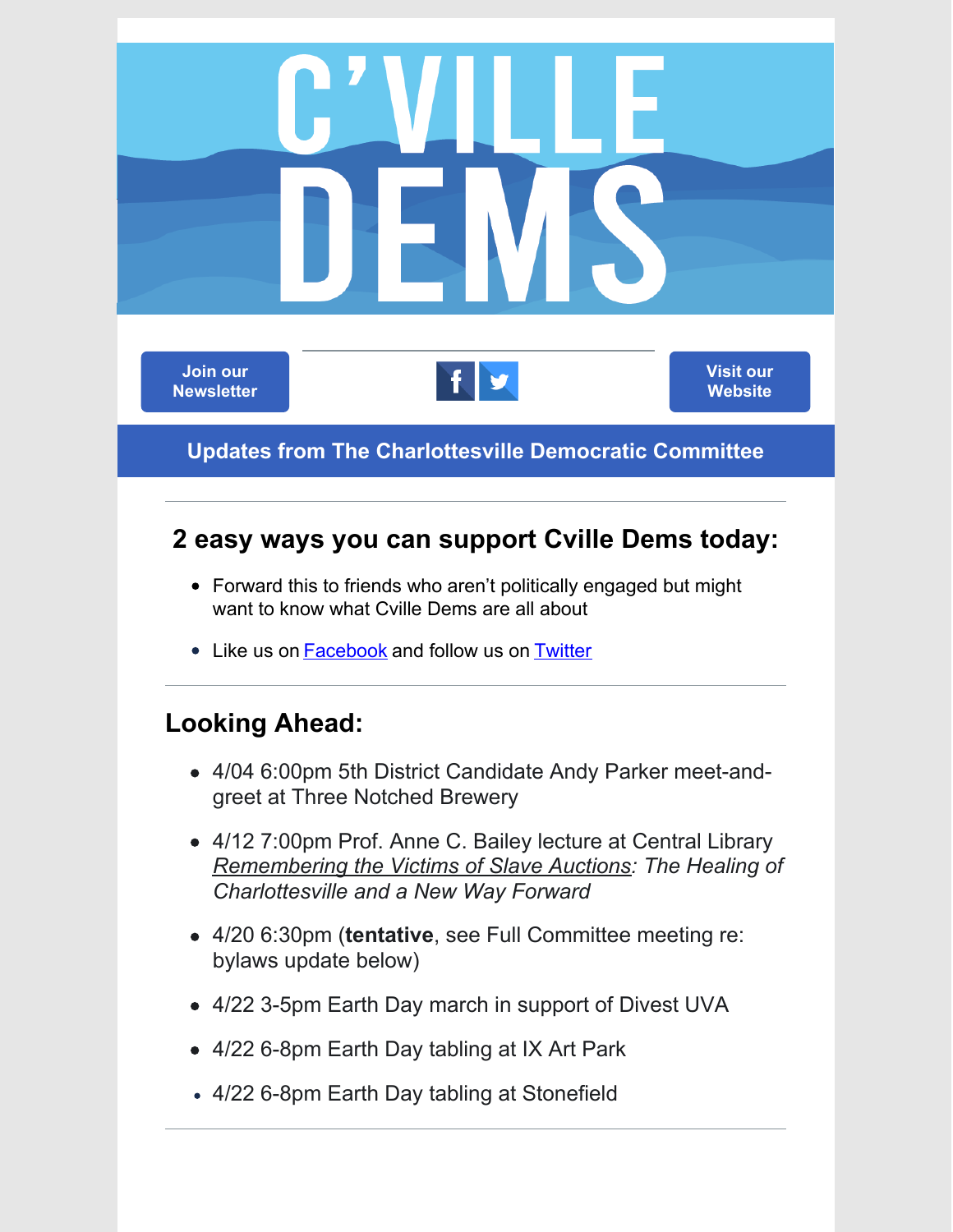

is here (news flash!!)



## **3/28 Executive Committee Meeting Highlights**

- Jason Vandever's Treasurer's Report proposed a 2022-2023 budget that was approved unanimously.
- Dan Doernberg presented some possible consensus environmental

issue positions we might want to promote on Earth Day at the three community outreach events we're doing (see calendar above). At present only the Full Committee can adopt resolutions (see Full Committee meeting blurb below).

- Jim Nix summarized key changes in election laws and procedures and precinct boundaries and (not relevant to November 2022 election) some precinct boundaries and polling site location. Taylor Yowell is the new City Registrar.
- Nancy Damon continues to work to fill out the rosters for certain precincts. Her committee and the "Political Fun" group are considering several outreach/fundraising events, including a picnic in the park and/or fish fry. She's also encouraging all committee members to commit to making a small monthly donation to Cville Dems (see bottom).
- Suzanne Michels and Barbara Shenefield have re-started Saturday morning voter registration at IX. They're still looking for tabling sites serving diverse populations (not Reid's or Food Lion).
- Mary Ann Harris presented an idea for increasing the habit of voting by newly registered voters, involving postcard writing, door knocks and phone calls to newly registered voters shortly before the election. Postcard writing will begin following the June primary.
- Positions that still to be filled: Webmaster, Events Coordinator, Campaign Liaison, Representative to attend Albemarle County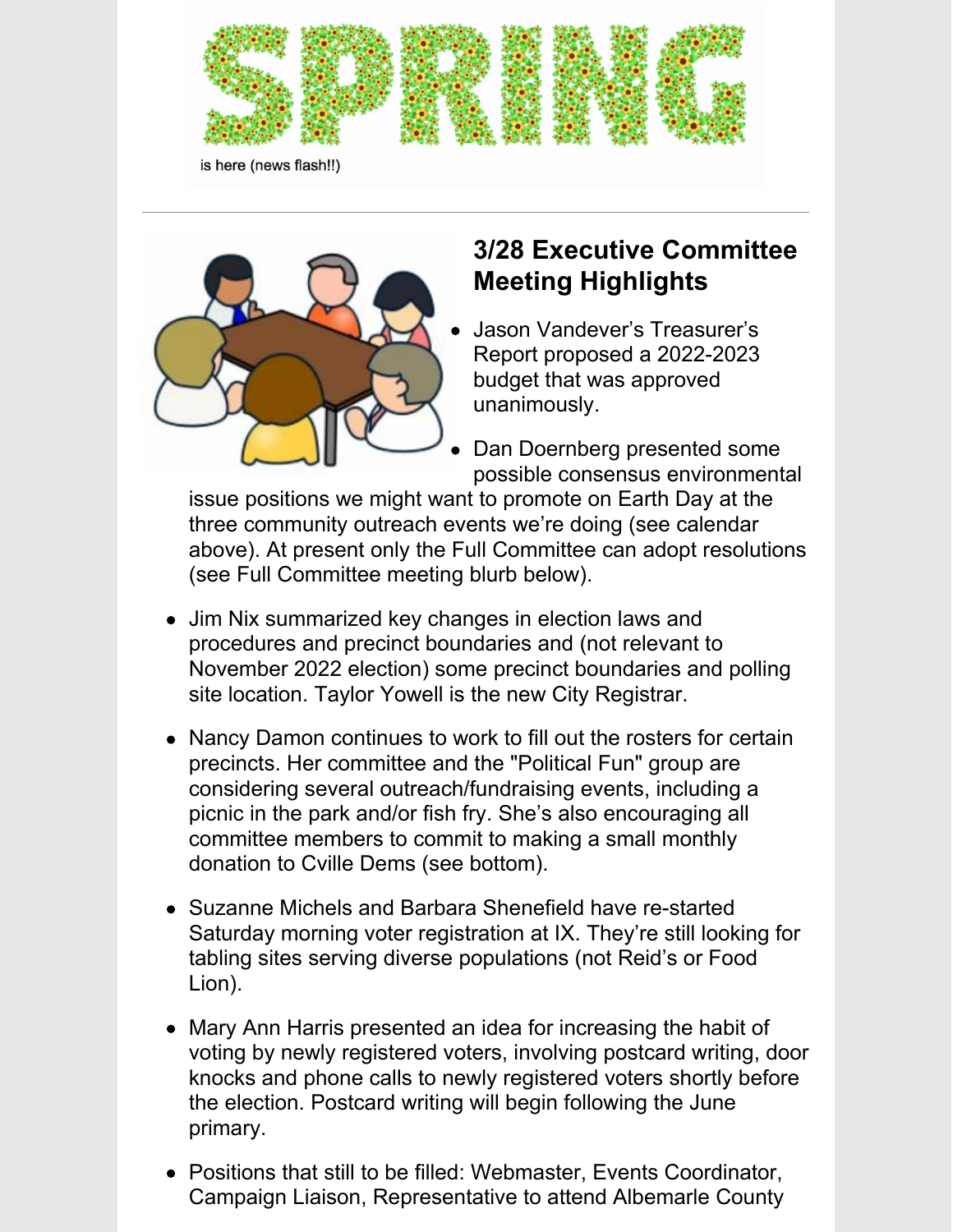Dems meetings. [Position](https://cvilledems.org/volunteer-opportunities/open-positions) details here, please consider contributing a small bit of time to keep Virginia blue!

- We're considering when and how to return to some in-person meetings (perhaps with online zoom capability).
- Erin Corbett introduced us to her new organization **[DinoDNA.org](http://dinodna.org)** which works to increase equitable hiring processes and networking among progressive professionals.



## **5th District Updates from Erin Monaghan**

The 5th District Democratic Committee held its reorganizing convention on March 5th. The Virginia Public Access Project (VPAP) gives a breakdown by county of th[e](https://www.vpap.org/offices/us-representative-5/district/) new 5th [District](https://www.vpap.org/offices/us-representative-5/district/).

- The 5th District is trying to organize a Democratic candidates forum, details to be announced (same for its annual district dinner, Covid-permitting).
- DPVA has also reorganized and [w](http://bluecommonwealthgala.com)ill hold its annual gala on Friday, May 13. More information [here](http://bluecommonwealthgala.com).
- Albemarle Dems will be holding a fundraising event at Greencroft on May 15th 6-8pm; their annual BBQ will be in September, details TBA.

#### **Likely Full Committee Meeting mid-April**

The Cville Dems will likely have an online meeting of the Full Committee, **very tentatively Wednesday 4/20** 6:30pm, (1) to consider some reforms to the Cville



Dems' bylaws, which haven't been revised since 2011, and (2) to provide an opportunity to vote on position statements for environmental issues (Dems need to make our voices heard!). Watch for an announcement soon.

# **Calling all Photographers (amateurs and pros!)**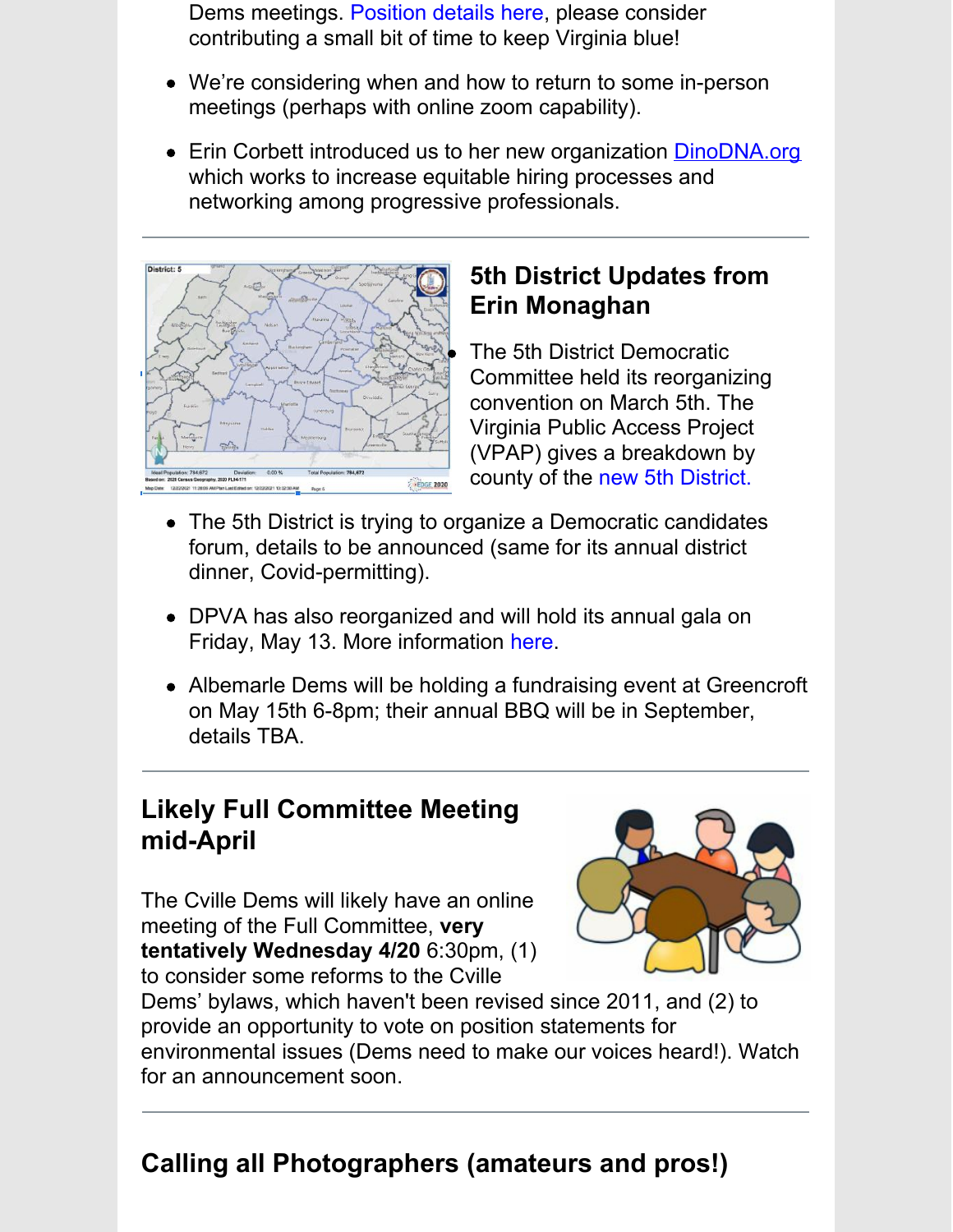

For all kinds of purposes, perhaps including a new website banner image, we'd love to have some good shots illustrating the kind of Charlottesville that Dems aspire to live in (e.g showing diversity of all kinds, people caring for each other, kids having fun, empowered women, etc. etc.).

That's where you can come in. Please [email](mailto:communications@cvilledems.org) us a photo (or two or three!) that you've taken that you think might fit that spec; we'll give you a photo credit for any that we use and a big shoutout in the newsletter (can't afford billboards, see Donations below).



#### **Help Us Reach Environmental Voters on Earth Day (Friday 4/22)**

The "Political Fun" group has 3 events lined up; if we get a few more volunteers we can do great stuff! Pitch in to chat up prospective Dem voters and/or help with kid-friendly activities (e.g. reading picture book stories, coloring, poster making).

BONUS– we'll have opportunities to work with UVA Dems! Fun stuff, please join us!

If you might be interested please contact [communications@cvilledems.org](mailto:communications@cvilledems.org)

## **Precinct MeetUps**

The Cville Dems officers are starting to meet with precinct chairs to get to know everyone a bit better. Nancy, Dashad,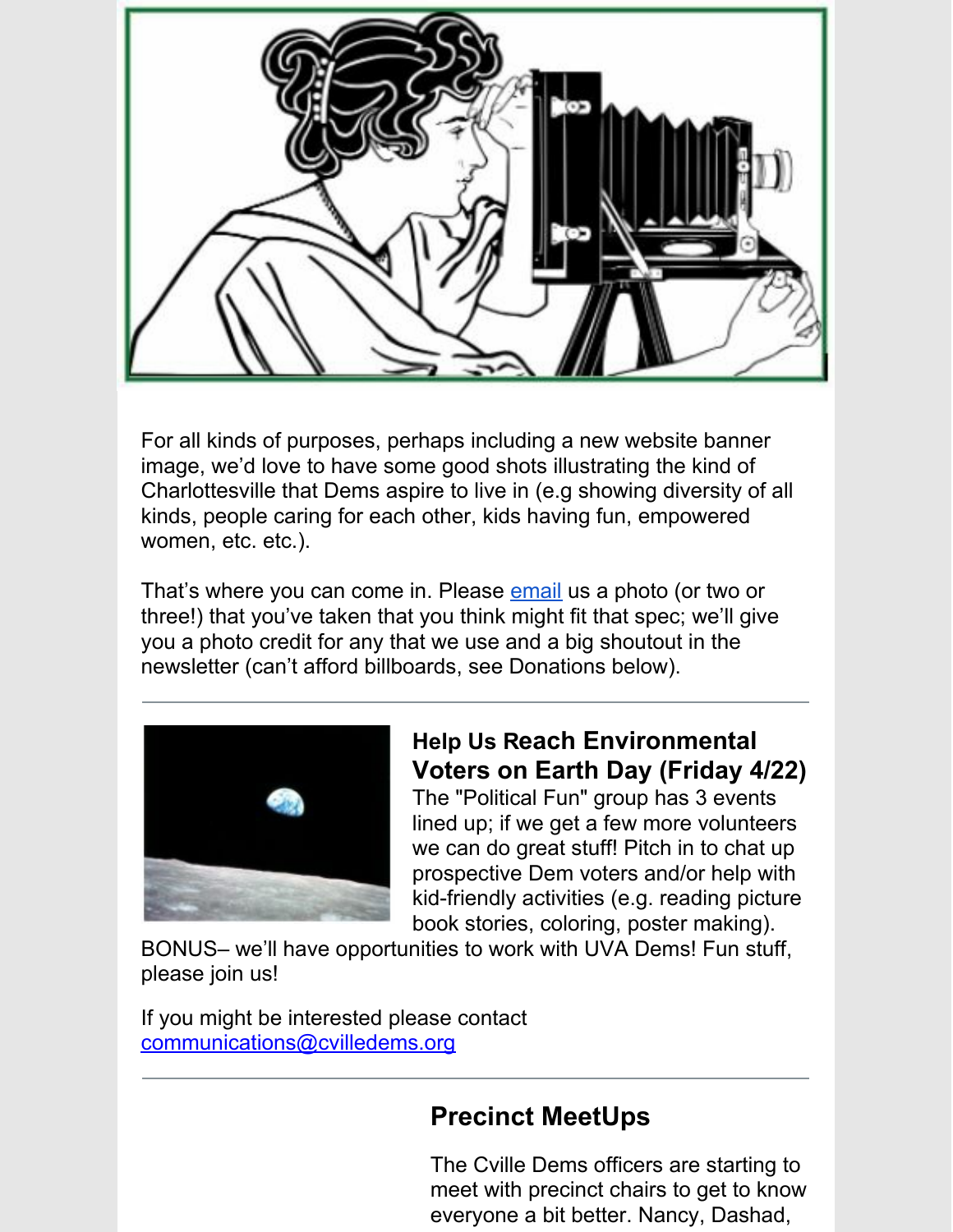

Mary Ann and John met last Friday with Johnson Co-Chair Carrie Schaeffer, Carver Co-Chair Kathryn Laughon, and Key Rec Co-Chairs Barbara Shenefield and Erin Corbett at Cville Coffee. Views were shared about priorities, tactics, and ideas (as well as some colorful stories of how they all got involved with the Dems!). Carrie's idea of having

informal backyard get-togethers in each precinct made quite an impression!



## **Political Fun Group Pops Up**

Our "Political Fun" group did its first pop-up booth at the Black Artisans Fair at Ix on Saturday (overlapping with the regular market), but chilly/windy weather dampened attendance. Nonetheless, the intrepid crew of Suzanne Michels, Barbara Shenefield, and Lisa Draine did get five new voters registered… so we're very optimistic about future warm weather results!

#### **Preaching BEYOND the Choir (Why electing Dems matters!)**

**Republicans showed despicable racism during Judge Ketanji Brown Jackson's Senate confirmation hearing**



- "GOP staged a Racist Clown Show"*[—](https://www.thedailybeast.com/gops-racist-clown-show-at-supreme-court-nominee-ketanji-brown-jacksons-confirmation-hearings) The Daily Beast, [3/22/2022](https://www.thedailybeast.com/gops-racist-clown-show-at-supreme-court-nominee-ketanji-brown-jacksons-confirmation-hearings)*
- *"When watching Supreme Court nominee Judge Ketanji Brown Jackson endure racial insult after insult…" — USA Today, [3/23/2022](https://www.usatoday.com/story/sports/columnist/mike-freeman/2022/03/23/supreme-court-ketanji-brown-jackson-and-jackie-robinson-faced-racism/7140156001/?gnt-cfr=1)*
- *"The racist, sexist mudslinging at Ketanji Brown Jackson is disgraceful" — CNN, [03/23/2022](https://www.cnn.com/2022/03/23/opinions/ketanji-brown-jackson-hearing-racism-joseph/index.html)*
- *"Scotus Hearings: Three Days of [Microaggressions"](https://www.bloomberg.com/news/newsletters/2022-03-24/ketanji-brown-jackson-scotus-hearings-three-days-of-microaggressions) —*Bloomberg News, 3/24/2022
- *"Ketanji Brown Jackson Fends Off Ugly GOP Attacks" [—Huffington](https://www.huffpost.com/entry/ketanji-brown-jackson-supreme-court-hearing-republican-attacks_n_623b888ce4b046c938e4af3c) Post, 3/23/2022*

Luckily, Democratic Senator Corey [Booker](https://www.booker.senate.gov/news/videos/watch/senator-cory-booker-talks-historic-nature-of-supreme-court-nominee-judge-ketanji-brown-jackson) was there too...

**Republican Senator Mike Braun (OH) wants to discard federal Civil Rights protections and leave them to state discretion**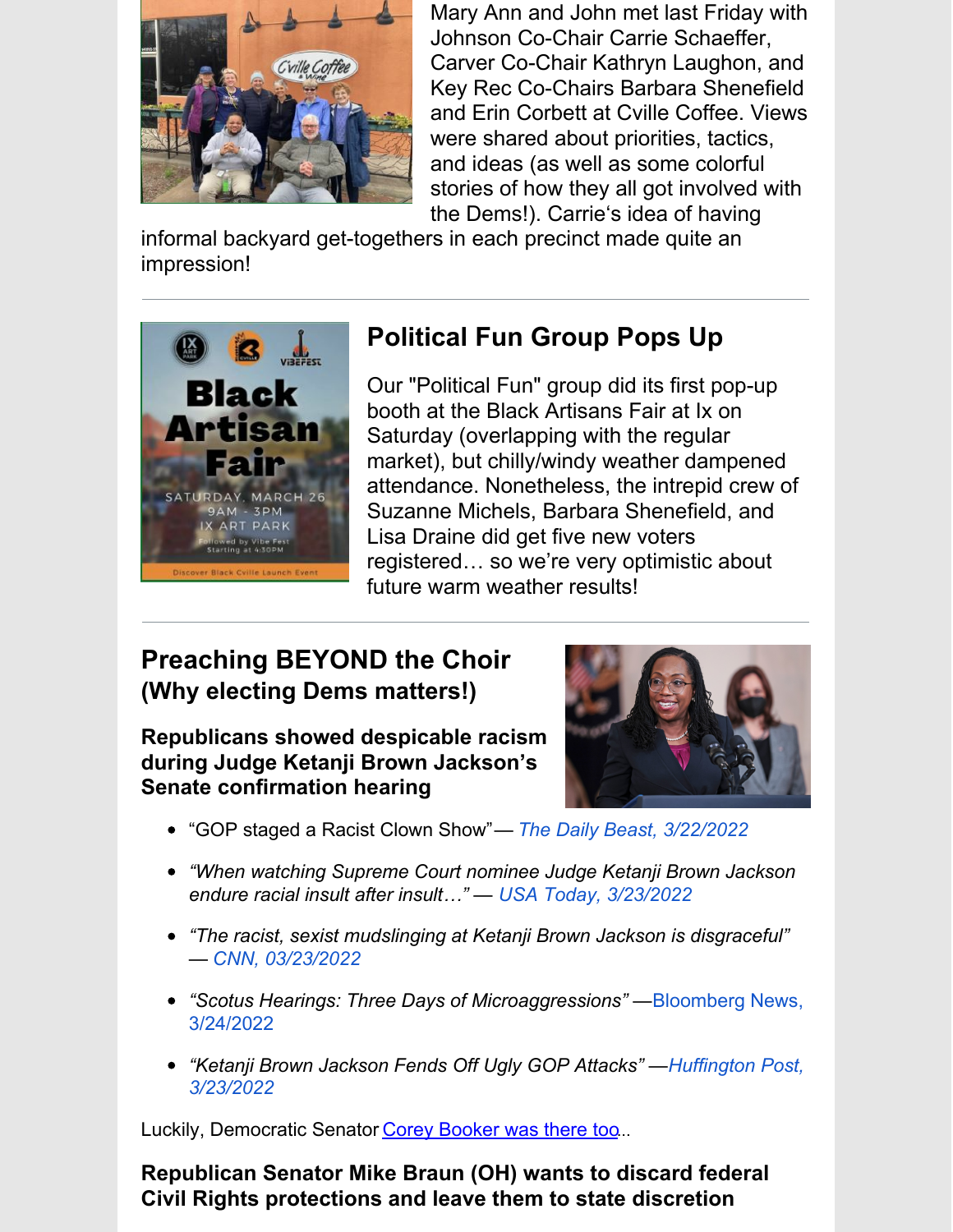'Asked if he would "be OK" with the US Supreme Court leaving the question of i[n](https://www.nwitimes.com/news/local/govt-and-politics/watch-now-sen-braun-open-to-u-s-supreme-court-rescinding-ruling-that-legalized-interracial/article_19cf8eaa-f75a-5642-865e-5ce88b374160.html#tracking-source=home-top-story)terracial marriage to the states, Braun [replied](https://www.nwitimes.com/news/local/govt-and-politics/watch-now-sen-braun-open-to-u-s-supreme-court-rescinding-ruling-that-legalized-interracial/article_19cf8eaa-f75a-5642-865e-5ce88b374160.html#tracking-source=home-top-story), "Yes, I think that that's something -- if you're not wanting the Supreme Court to weigh in on issues like that, you're not going to be able to have your cake and eat it too. I think that's hypocritical." Loving v. Virginia, the Supreme Court decision that legalized interracial marriage in the United States, was decided in 1967. Braun was then pressed on his view of Griswold v. Connecticut, which found in 1965 a constitutional right to sexual privacy and legalized contraception for married couples. Braun again said that the states should decide matters.['](https://www.cnn.com/2022/03/23/politics/mike-braun-interracial-marriage-comments/index.html) *CNN, [3/23/2022](https://www.cnn.com/2022/03/23/politics/mike-braun-interracial-marriage-comments/index.html)*



## **Your Donations Help Turn out the Vote!**

We Cville Dems are frugal; we don't even have an office or our own phone#!

But we can't avoid some expenses: state party dues, printing voter registration information, website hosting, etc.

To help "keep the lights on" in our non-existent office:

- P[a](https://secure.actblue.com/contribute/page/charlottesville-democratic-committee-1)y your \$15 annual dues via our [ActBlue](https://secure.actblue.com/contribute/page/charlottesville-democratic-committee-1) account.
- Make a donation. Setting up a small automatic monthly donation vi[a](https://secure.actblue.com/contribute/page/charlottesville-democratic-committee-1) [ActBlue](https://secure.actblue.com/contribute/page/charlottesville-democratic-committee-1) is super-easy and painless! Consider \$5 a month, or whatever works for you.
- Support our occasional fundraisers.

#### **Partner Organizations**

Our friends the UVA [Dems](https://www.instagram.com/demsatuva/) and [Albemarle](https://albemarledems.org/) Dems are doing good things too, check them out!

#### **Charlottesville Democratic Party [https://cvilledems.org/](http://cvilledems.org/)**

PO [Box](mailto:chair@cvilledems.org) 916, Charlottesville, VA 22902

Thank you for your continued support!

#### **Add me to the [mailing](https://lp.constantcontactpages.com/su/dEsR6w6?source_id=c86ce103-e7fd-4eba-bfaf-a022a85b3b81&source_type=em&c=) list**

Co-chair: John McLaren Co-chair: Dashad Cooper